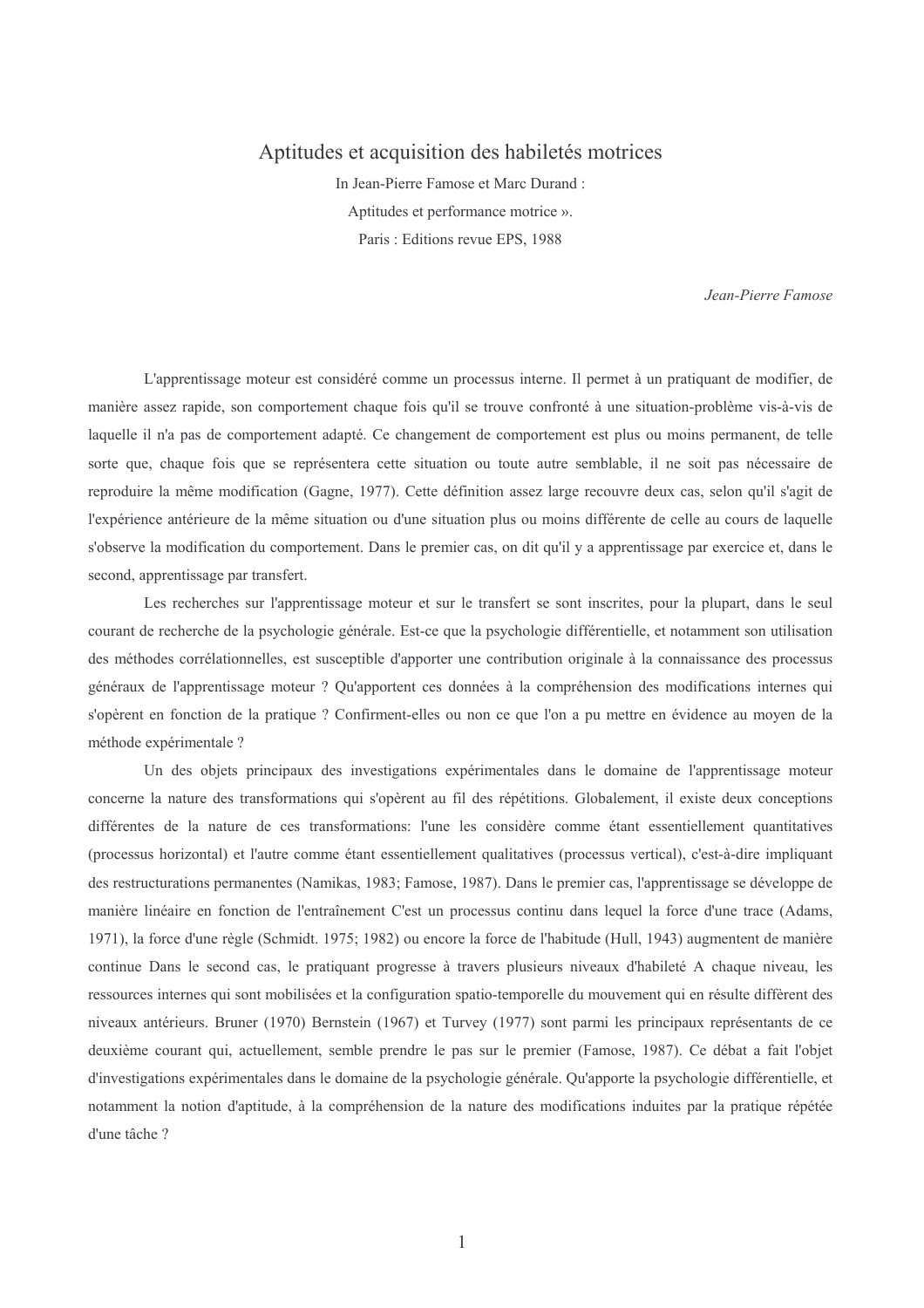# APPROCHE DIFFÉRENTIELLE DE L'APPRENTISSAGE MOTEUR

Les aptitudes, il est utile de le rappeler, sont des caractéristiques relativement durables qui, chez l'adulte, sont difficiles à modifier. Naturellement, bon nombre de ces aptitudes sont un produit de l'apprentissage - voire d'un surapprentissage - et se développent plus ou moins vite principalement pendant l'enfance et l'adolescence. Certaines d'entre elles relèvent plus de facteurs génétiques que de facteurs d'apprentissage, mais la plupart dépendent, à des degrés divers, des uns et des autres.

De toute facon, à un moment donné de la vie, ces aptitudes représentent les caractéristiques que le pratiquant porte en lui au moment où il aborde l'apprentissage d'une tâche nouvelle. Dans le chapitre IV de ce document, nous avons développé l'idée que, pour atteindre un niveau donné de performance, le pratiquant devait faire appel à une collection particulière d'aptitudes sous-jacentes Dès lors, comment concevoir les relations entre cette configuration d'aptitudes requises et les changements dans la performance qui s'opèrent en cours d'apprentissage? Tout l'intérêt du travail de Fleishman et de ses collaborateurs a été de démontrer que cette configuration d'aptitudes se modifie à mesure que l'entraînement se poursuit (Fleishman, 1967; 1972) Les aptitudes, elles-mêmes, ne changent pas car, une fois fixées, elles sont peu modifiables Ce qui change au fil des répétitions, c'est la collection d'aptitudes auxquelles le sujet fait appel. Au début de l'entraînement, la performance dépendra d'aptitudes cognitives telles que la visualisation, l'orientation spatiale, la pensée, le raisonnement etc. Plus tard, à mesure que l'entraînement se poursuivra, ces aptitudes ne seront plus sollicitées tandis que d'autres, moins cognitives, telles que la vitesse du mouvement, la vitesse de réaction, la force, la souplesse etc. .., deviendront plus importantes. Une expérience célèbre menée par Fleishman et Hempel (1955) illustre parfaitement cette évolution au cours de l'entraînement.

Les expérimentateurs ont fait passer à un grand nombre de sujets 20 tests de référence, chacun d'eux étant connu pour mesurer une aptitude particulière et différente. Il y avait deux tâches principales d'entraînement: l'une était une tâche de coordination complexe. l'autre une tâche de temps de réaction au choix dans laquelle les sujets devajent apprendre à réagir aussi rapidement que possible à des configurations de signaux lumineux (le bouton correct sur lequel on devait appuyer dépendait d'une combinaison particulière de lumières colorées). Tous les deux essais, sur ces deux tâches, les expérimentateurs ont calculé, en utilisant la méthode d'analyse factorielle, le pourcentage de contribution de chacune des aptitudes - préalablement mesurées par les 20 tests - à la performance réalisée.

La figure 1, qui est certainement l'une des figures les plus connues de la psychologie différentielle, montre les résultats de cette expérience. L'axe horizontal représente l'ordre des essais réalisés sur la tâche.

Sur l'axe vertical est représenté, tous les deux essais, le pourcentage de contribution de chacune des aptitudes à la performance. Les différentes surfaces révèlent, en quelque sorte, la part de chacune des aptitudes dans la performance sur un essai particulier.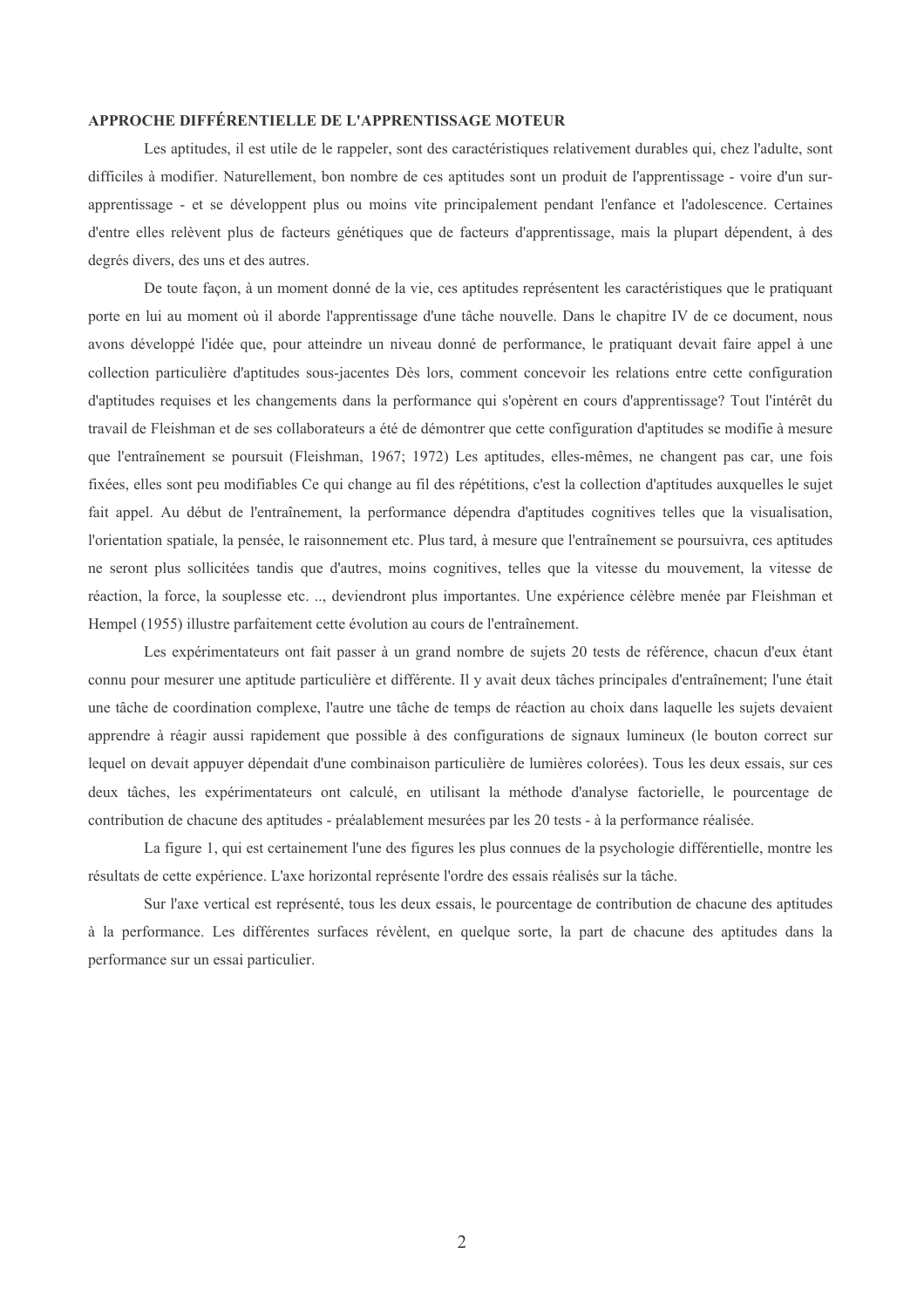

Figure 1. Pourcentage de variance représenté par chaque facteur à différentes étapes de la pratique, sur une tache de coordination motrice complexe (D'après Fleishman et Hempel, 1955).

Trois découvertes fondamentales peuvent être observées sur cette figure; des modifications dans la configuration des aptitudes requises, une importance croissante du facteur kinesthésique, une importance accrue des aptitudes motrices.

#### Modifications dans la configuration des aptitudes requises

Cette recherche montre en premier lieu qu'il y a, au fil des répétitions, une modification dans la combinaison des aptitudes contribuant à la performance. Il est possible de voir, par exemple, qu'à l'essai n°1, la plus grosse surface est, de loin, celle de l'aptitude aux relations spatiales. Cependant, à l'essai n°15, cette surface a considérablement diminué. Avec l'entraînement, d'autres aptitudes, telles que la vitesse de réaction et la vitesse de mouvement, peu ou pas du tout sollicitées au début, prennent progressivement une importance accrue. D'autres facteurs, enfin, ne semblent pas, quant à eux, modifier leur influence.

Ces résultats montrent ainsi, qu'aux différents moments de l'apprentissage, la tâche n'exige pas du sujet la même configuration d'aptitudes. On constate, par ailleurs, que ces changements sont progressifs et systématiques et qu'éventuellement ils peuvent se stabiliser. La mise en évidence de changements dans les combinaisons d'aptitudes, lorsqu'on passe des stades précoces aux stades terminaux de l'apprentissage, a des implications importantes pour la compréhension du processus général d'apprentissage moteur. Elle va dans le sens de l'hypothèse de la mise en oeuvre d'un processus vertical, c'est-à-dire de restructurations qualitatives pendant le cours de l'apprentissage. Non seulement elle appuie le modèle général du processus vertical en mettant en évidence l'existence de changements qualitatifs, mais elle confirme aussi l'idée que certains éléments intervenant tardivement dans le cours des répétitions puissent préexister à leur utilisation. Ce type de fonctionnement se retrouve dans les théories de l'apprentissage qui postulent, implicitement ou explicitement, l'existence d'un processus vertical. Toutes considèrent que, dans son organisation du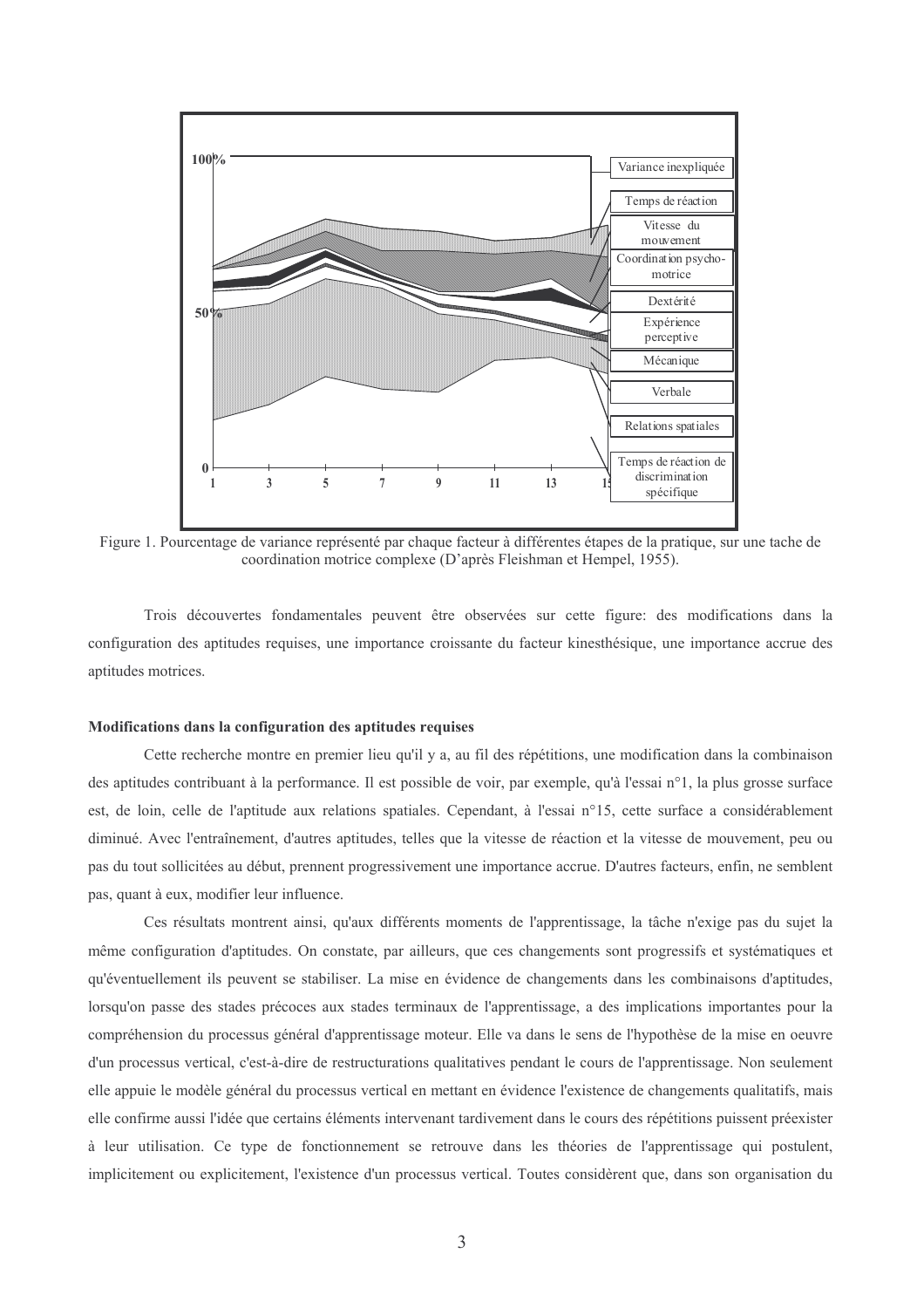mouvement, le pratiquant sélectionne et assemble des unités d'activités élémentaires. Bruner (1970), par exemple, a développé l'idée selon laquelle une habileté, produit de l'apprentissage moteur, pouvait être concue comme l'enchaînement d'une série de sous-routines modulaires, sortes d'unités automatisées et invariables susceptibles d'intervenir dans une large diversité de comportements. Au cours de l'apprentissage, certaines sous-routines peuvent être remplacées par d'autres afin d'augmenter l'efficience du mouvement. De même, dans les théories écologiques, un acte moteur est composé d'un certain nombre de structures de coordination qui, elles aussi, sont des unités d'activité élémentaires qui préexistent à leur utilisation (Famose, 1987). Afin de mieux faire comprendre la nature et le rôle de ces molécules élémentaires, quelques auteurs les ont parfois comparées aux mots d'une langue. Par exemple, Stelmach et Diggles (1982) parlent des «mots du langage des mouvements». De même, Paillard (1979) écrit: « L'intérêt majeur d 'une approche de la performance intégrée réside en ce qu'elle conduit à considérer les segments d'activités non plus comme des mécanismes partiels mais comme les mots d'une phrase comportementale signifiante. Elle incite à s'interroger sur l'organisation grammaticale et sur la sémantique de cette phrase, autrement dit sur sa signification biologique pour le système organique». Si l'on poursuit cette analogie, les transformations qui s'opèrent au cours de l'apprentissage moteur pourraient être comparées aux transformations qu'une phrase donnée est susceptible de subir afin de traduire le même contenu sous une forme plus précise ou plus économique, par le choix et la mise en ordre de mots déjà représentés dans la mémoire à long terme du locuteur. Les transformations dans la configuration d'aptitudes stables et peu modifiables sont tout à fait conformes à ce processus général. Elles préexistent à leur utilisation. Il s'agit de ressources auxquelles le pratiquant fait appel et qu'il organise en fonction de l'évolution de l'apprentissage.

#### Importance croissante du facteur kinesthésique

La seconde découverte intéressante est l'augmentation systématique de la contribution d'un facteur spécifique qui serait mis en jeu uniquement dans cette tâche. Il est relativement petit au premier essai (20 % environ de contribution) mais, au 15C essai, il est le plus grand de tous les facteurs contribuant à la performance. La nature de ce facteur spécifique reste en grande partie hypothétique. Dans un premier temps, Fleishman et Hempel ont supposé que l'augmentation de l'importance du facteur spécifique en fonction de l'entraînement dépendait de plus en plus de l'habileté acquise par les sujets dans cette tâche. Une telle hypothèse est en accord avec l'idée que, dans l'apprentissage d'une tâche motrice, le pratiquant apprend un certain nombre de coordinations, de stratégies et de techniques qui sont applicables à cette tâche et uniquement à elle: « Le fait qu'à de nombreuses reprises on ait constaté que la spécificité augmente dans les taches par l'apprentissage indique que l'exécution de tâches perceptivo-motrices est de plus en plus fonction des habitudes et des habiletés motrices acquises dans la tache elle-même » (Fleishman et Hempel, 1955).

Par la suite Fleishman a modifié cette hypothèse. Selon lui, les aptitudes du sujet, préexistant à son entraînement sur la tâche, jouent certainement un rôle et doivent permettre de définir cette variance spécifique. Deux hypothèses sont alors possibles:

1) soit il s'agit d'une « aptitude d'intégration » qui, comme son nom l'indique, permettrait d'intégrer les autres aptitudes composantes. Dans cette perspective, l'augmentation de la contribution du facteur spécifique à la tâche signifierait qu'aux premiers stades de l'apprentissage la performance dépend principalement d'aptitudes fondamentales séparées et indépendantes les unes des autres. Par contre, ultérieurement, elle dépendrait fortement de l'aptitude à intégrer et à structurer ces aptitudes indépendantes. Malheureusement, les recherches n'ont pas permis de mettre en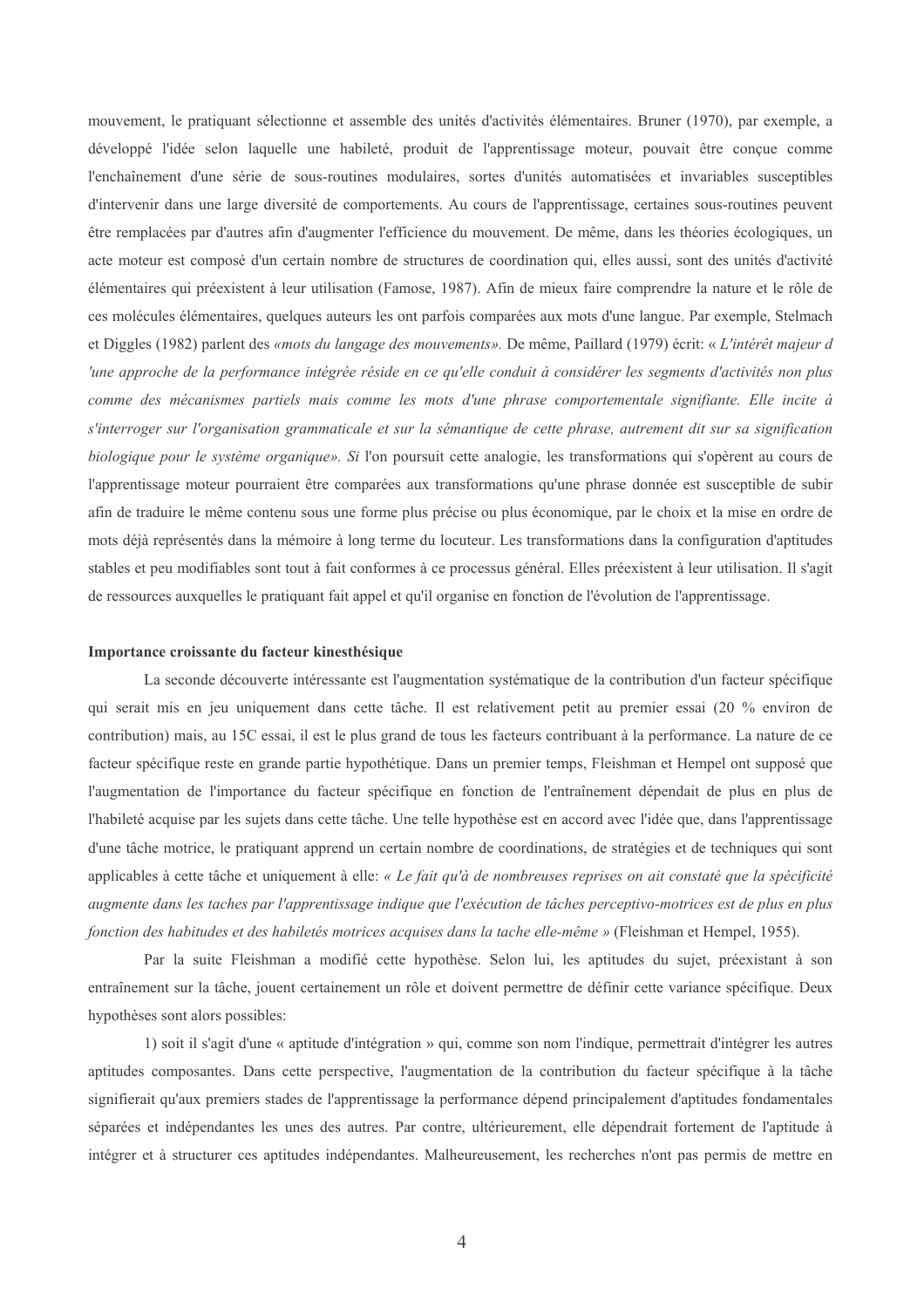évidence ce facteur d'intégration. D'autant plus que quelques recherches ont montré que l'importance de ce facteur avait parfois plus tendance à diminuer qu'à augmenter.

2) soit il s'agit d'aptitudes kinesthésiques qui joueraient un rôle croissant en cours d'apprentissage, supplantant des aptitudes de nature plus cognitive sollicitées tout d'abord.

C'est pour explorer cette seconde possibilité que Fleishman et Rich (1963) ont concu une recherche, elle aussi désormais célèbre. Dans cette expérience, quarante sujets subissent quarante essais d'une minute chacun sur une tâche de coordination complexe. Les sujets doivent manipuler, avec leurs deux mains, deux manivelles pour permettre à un stylet de suivre une cible se déplacant sur un plateau. Une main contrôle les mouvements d'avant en arrière. Les mouvements en diagonale peuvent être réalisés en jouant simultanément sur les deux manivelles.

| Bloc d'essais  | Orientation spatiale | Sensibilité kinesthésique |
|----------------|----------------------|---------------------------|
|                | $.36**$              | .03                       |
| $\mathfrak{2}$ | $.28**$              | .19                       |
| 3              | $.22**$              | .15                       |
| $\overline{4}$ | .19                  | .15                       |
| 5              | .08                  | .10                       |
| 6              | .07                  | .09                       |
| $-7$           | .09                  | $.23*$                    |
| $8\,$          | $-.05$               | $.28*$                    |
| 9              | $-.02$               | $.38**$                   |
| 10             | .01                  | $.40**$                   |

Tableau 1. Corrélations d'un test d'orientation spatiale et d'un test de sensibilité kinesthésique avec une tâche de coordination bimanuelle à différences étapes d'entraînement (D'après Fleishman et Rich, 1963)

Indépendamment de l'entraînement sur cette tâche de coordination, les auteurs ont fait passer à tous les sujets deux tests mesurant des aptitudes différentes. L'un mesure la sensibilité kinesthésique à l'aide d'une épreuve de soupesage de poids: les sujets soulèvent des poids légers et doivent juger si un poids donné est supérieur, inférieur ou égal à un poids standard. L'autre, appelé «test d'orientation spatiale », est conçu pour évaluer les aptitudes en rapport avec l'orientation du sujet dans l'espace. Celle-ci est mesurée par l'exactitude avec laquelle les sujets sont capables d'associer des vues aériennes à l'un ou l'autre des avions présentés, en fonction de la position de ces derniers.

Le tableau 1 rapporte les corrélations de ces deux tests avec la tâche de coordination à différentes étapes de l'entraînement. L'orientation spatiale corrèle positivement avec la tâche de coordination complexe au cours des premières répétitions, mais la liaison diminue, pour finalement s'annuler à la fin de l'entraînement. L'effet inverse est observé pour la sensibilité kinesthésique dont le pouvoir prédictif augmente substantiellement avec les répétitions.

Cet exemple illustre un phénomène général: les corrélations entre deux épreuves peuvent, selon les cas, diminuer et augmenter de facon progressive et systématique lors de l'exécution répétitive de l'une d'elles.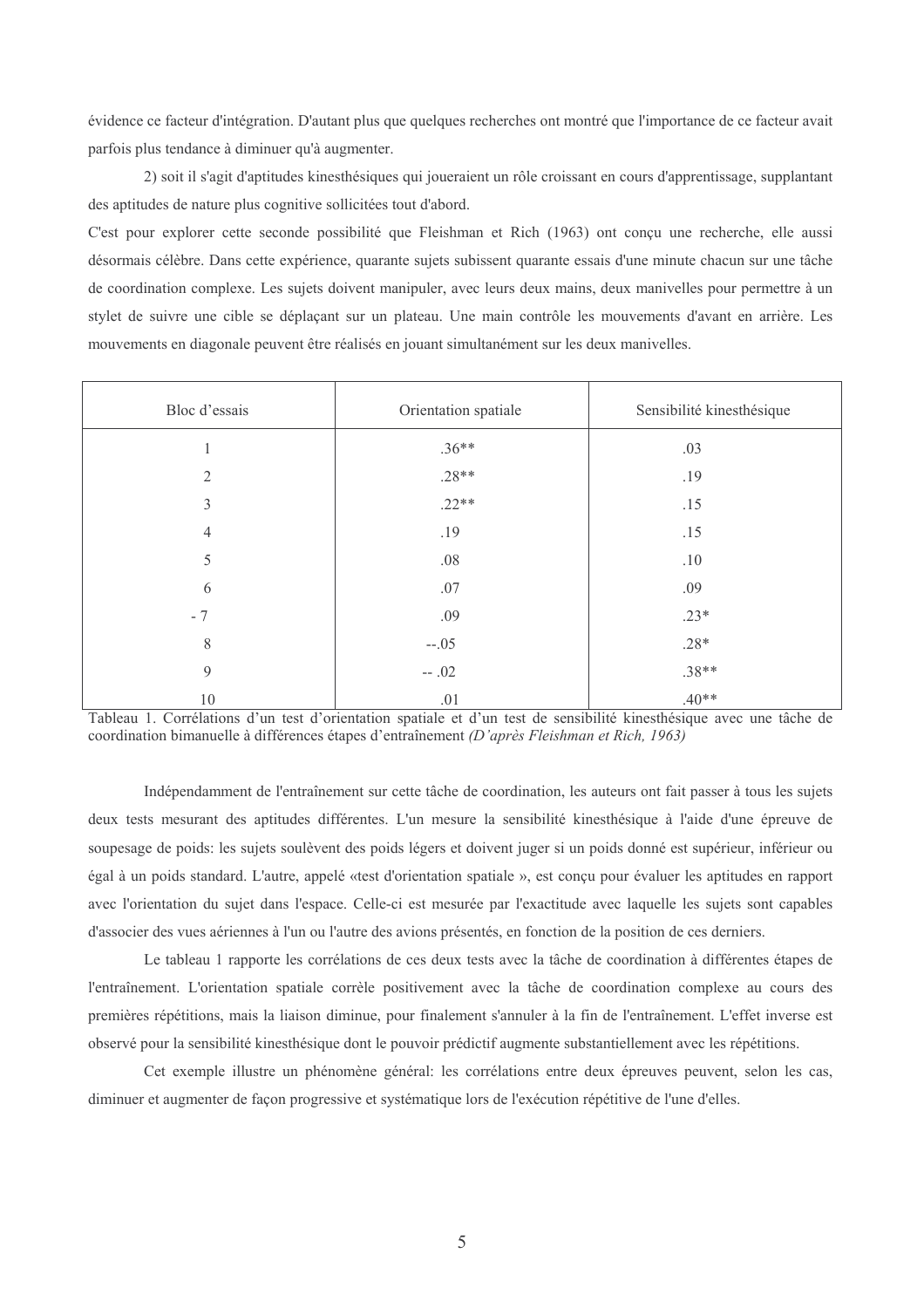

Figure 2. Evolution des performances au cours de l'apprentissage de groupes à haute et basse sensibilité kinesthésique (D'après Fleishman et Rich, 1963).

Il y a cependant une autre façon de présenter ces résultats. Dans un premier temps, Fleishman et Rich ont partagé leurs sujets en deux groupes en tenant compte de leur performance au test de sensibilité kinesthésique. D'un côté, sont regroupés ceux possédant une forte aptitude à la sensibilité kinesthésique et, de l'autre, ceux possédant cette aptitude à un niveau plus faible. Après quoi, les deux chercheurs ont tracé les courbes des performances obtenues, essai par essai, par chacun des deux groupes sur la tâche de coordination. Rappelons que les deux groupes s'entraînaient de manière identique sur cette tâche. La figure 2 présente leur courbe respective de performance. Aux premiers essais, les sujets possédant une forte aptitude kinesthésique n'obtiennent pas de meilleures performances que les autres. Par contre, au cours de l'entraînement, ils surpassent nettement ces derniers.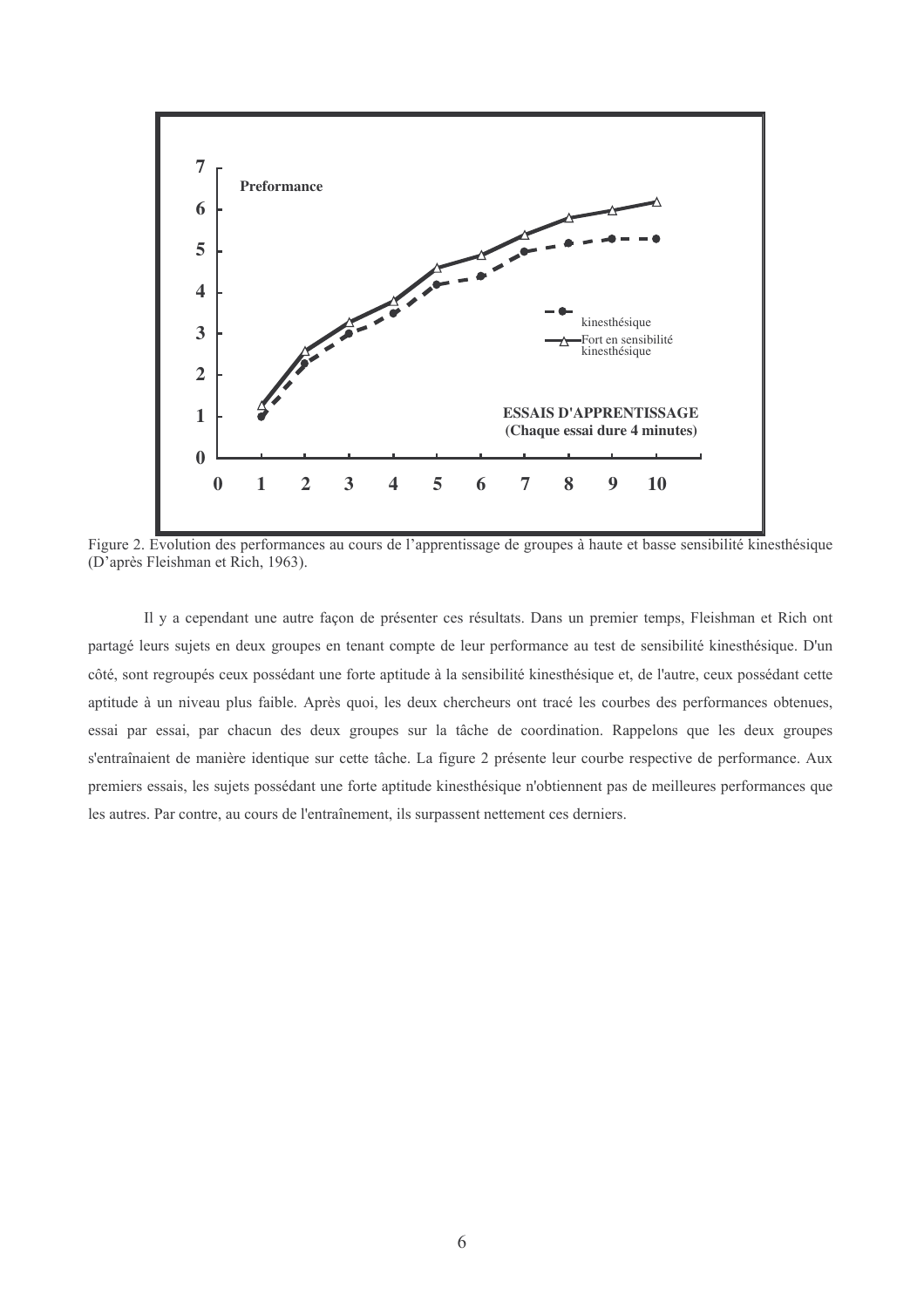

Figure 3. Evolution des performances au cours de l'apprentissage des groupes à haute et basse orientation spatiale (D'après Fleishman et Rich, 1963).

Quant à savoir si la sensibilité kinesthésique est une aptitude importante pour la tâche de coordination, la réponse est la suivante: cela dépend du degré d'entraînement. En début d'entraînement, elle n'est pas importante. Elle prend, par contre, une importance accrue au fil des répétitions.

Considérons maintenant le test d'orientation spatiale. La procédure est la même que précédemment. Les expérimentateurs ont constitué deux groupes de sujets en tenant compte de leur niveau de performance sur ce test puis ils ont comparé les courbes de performances obtenues sur la tâche de coordination (figure 3).

Ici, les sujets meilleurs en orientation spatiale obtiennent, dès les premiers essais d'entraînement, des résultats nettement supérieurs à ceux de l'autre groupe. Cependant, cet avantage disparaît avec la pratique, si bien qu'en fin d'entraînement les deux groupes ne diffèrent pas de leur niveau de performances. Si l'on pose la question de savoir si l'aptitude à l'orientation spatiale est importante pour la tâche de coordination, ici encore la réponse est la suivante: cela dépend du stade d'entraînement. Elle est fortement sollicitée au début mais ne semble pas influencer ultérieurement la performance.

Si nous analysons l'ensemble des résultats de cette expérience, qui confirment par ailleurs ceux de l'expérience de Fleishman et Hempel, nous arrivons aux conclusions suivantes: il existe une collection particulière d'aptitudes qui détermine la performance lors des premiers essais et qui comprend des aptitudes en rapport avec l'orientation spatiale mais pas d'aptitudes en rapport avec la sensibilité kinesthésique. Lorsque l'entraînement se développe, la collection d'aptitudes change et, à la fin de l'entraînement, elle est très différente de celle du début. Par conséquent, le taux d'apprentissage et le niveau final atteints par chaque pratiquant dans certaines tâches sont, tous deux, déterminés par le niveau qu'il possède dans les aptitudes requises en fin de pratique.

Cette expérience montre, par ailleurs, que certains tests, comme celui d'orientation spatiale, prédisent bien la réussite précoce dans l'apprentissage d'une tâche donnée, tandis que d'autres, la sensibilité kinesthésique par exemple.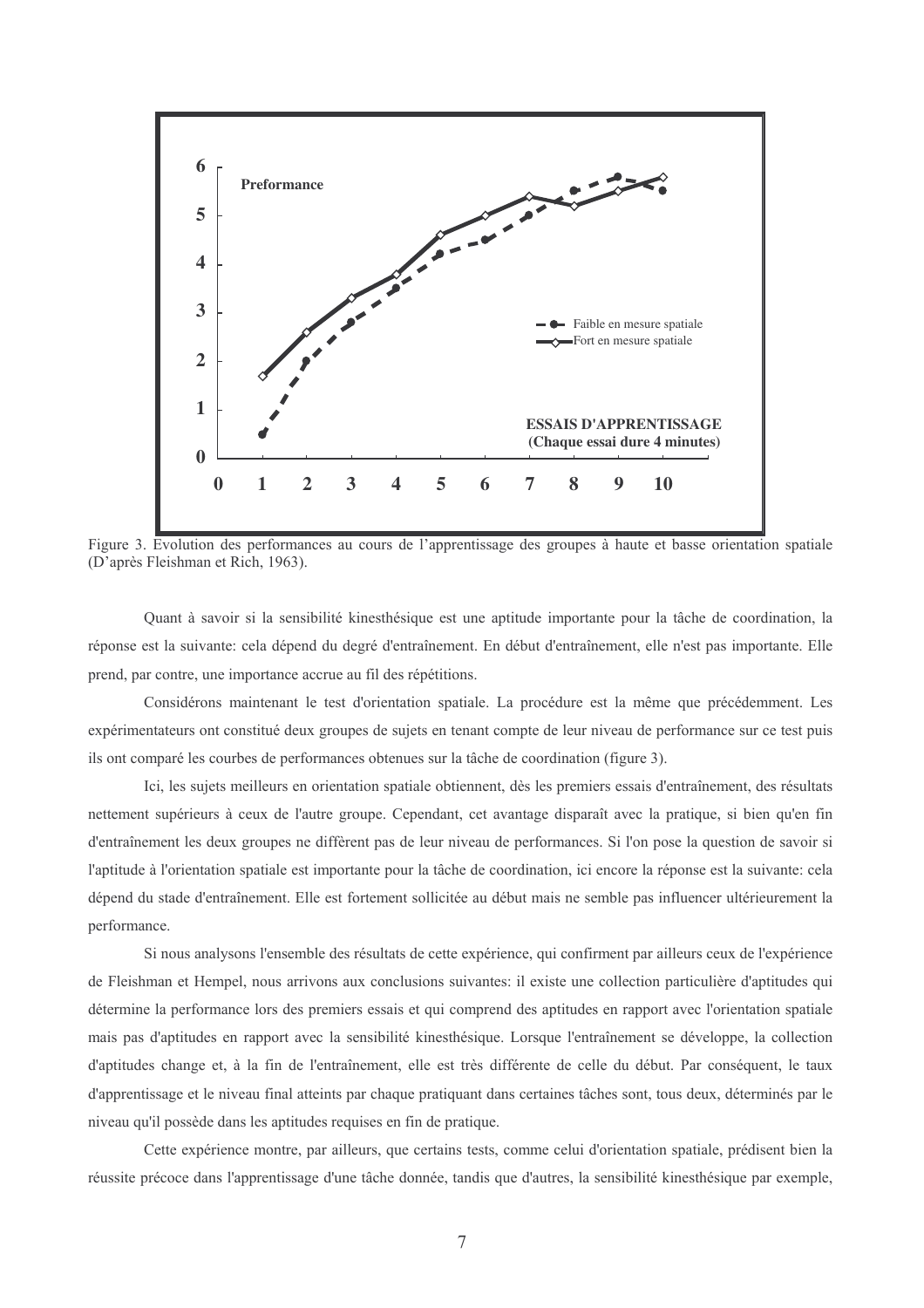prédisent mieux la réussite future d'un pratiquant. Cette constatation - nous le verrons au chapitre VII - a des implications décisives pour le processus de prédiction de la performance sportive.

Enfin, et cela est significatif pour notre propos, cette expérience confirme certaines données obtenues en psychologie générale sur l'importance des rétroactions kinesthésiques dans le processus d'apprentissage, notamment lors de l'élaboration de la réponse à chaque essai.

La séquence globale du processus d'apprentissage peut généralement se décrire selon plusieurs phases (chacune mettant en jeu un ou plusieurs processus élémentaires; Famose, 1987): 1) tout d'abord, le pratiquant perçoit ce qui doit être appris et désire essayer; 2) il prend ensuite connaissance des éléments importants de la tâche; 3) pour sa première tentative, il élabore une forme grossière de comportement; 4) il la met en oeuvre; 5) il prend connaissance du résultat; 6) en fonction de celui-ci, il décide de ce qu'il va faire lors de la tentative suivante; 7) il essaie une seconde fois;  $8)$  etc....

Les phases 5 et 6 sont particulièrement importantes. Lorsque le sujet vient d'effectuer un essai, quelle stratégie va-t-il adopter lors de la tentative suivante et sur quelles informations fonde-t-il sa décision ?

Les conséquences sensorielles produites par le mouvement réalisé (la connaissance de la performance) ainsi que la connaissance des résultats (les altérations dans l'environnement produites par le mouvement) sont disponibles et codées en mémoire après exécution. La manière dont le pratiquant utilise cette information en provenance de son mouvement précédent pour mettre en place sa nouvelle tentative est d'un intérêt considérable pour les conséquences pédagogiques qu'elles entraînent.

Après avoir effectué sa tentative, le pratiquant dispose dans sa mémoire de quatre sources d'information: 1) le but du mouvement; 2) le résultat obtenu: 3) l'organisation de son mouvement, 4) les informations rétroactives sur le mouvement réalisé. C'est à partir de ces différentes informations que le pratiquant va formuler la réponse suivante. Il semble raisonnable de s'attendre à ce que différents types de comparaisons entre le but projeté et le résultat d'une part, et entre l'organisation mise en place et la connaissance de la performance d'autre part, soient effectués. Ces comparaisons fournissent la base des décisions concernant la mise en place de la réponse à venir.

L'idée suivante est très répandue actuellement dans les milieux de l'éducation physique et sportive: la connaissance des résultats (et l'information sur l'erreur qui en résulte) est la condition fondamentale de l'apprentissage moteur. Cette position s'est surtout développée à partir de la théorie d'Adams (1976): « L'apprentissage humain du mouvement est basé sur la connaissance des résultats, ou information sur l'erreur de réponse. »

La critique générale que l'on peut adresser à cette théorie traditionnelle de la connaissance des résultats est qu'elle ne fournit pas d'information sur la manière dont le corps et les membres sont coordonnés et contrôlés dans l'exécution de l'action (Fowler et Turvey, 1978; Newel et Walter, 1981).

La connaissance des résultats indique, dans un sens limité, ce qu'il ne faut pas faire lors des tentatives ultérieures. Par contre, elle ne spécifie absolument pas ce qu'il faut faire pour remédier à l'erreur. Fowler et Turvey (1978) prennent l'exemple d'un golfeur débutant qui envoie la balle à deux mètres à la droite du trou. Il voit qu'il a fait une erreur, mais cette information, en elle-même, ne lui indique pas comment il doit changer l'organisation de son geste afin d'obtenir un meilleur résultat lors de sa prochaine tentative. Si la connaissance des résultats était la seule source d'information pour sélectionner les combinaisons d'unités d'activité, il en résulterait que la recherche de la combinaison optimale serait essentiellement aveugle (c'est-à-dire que les combinaisons seraient choisies au hasard) et, en principe, la recherche pourrait durer indéfiniment.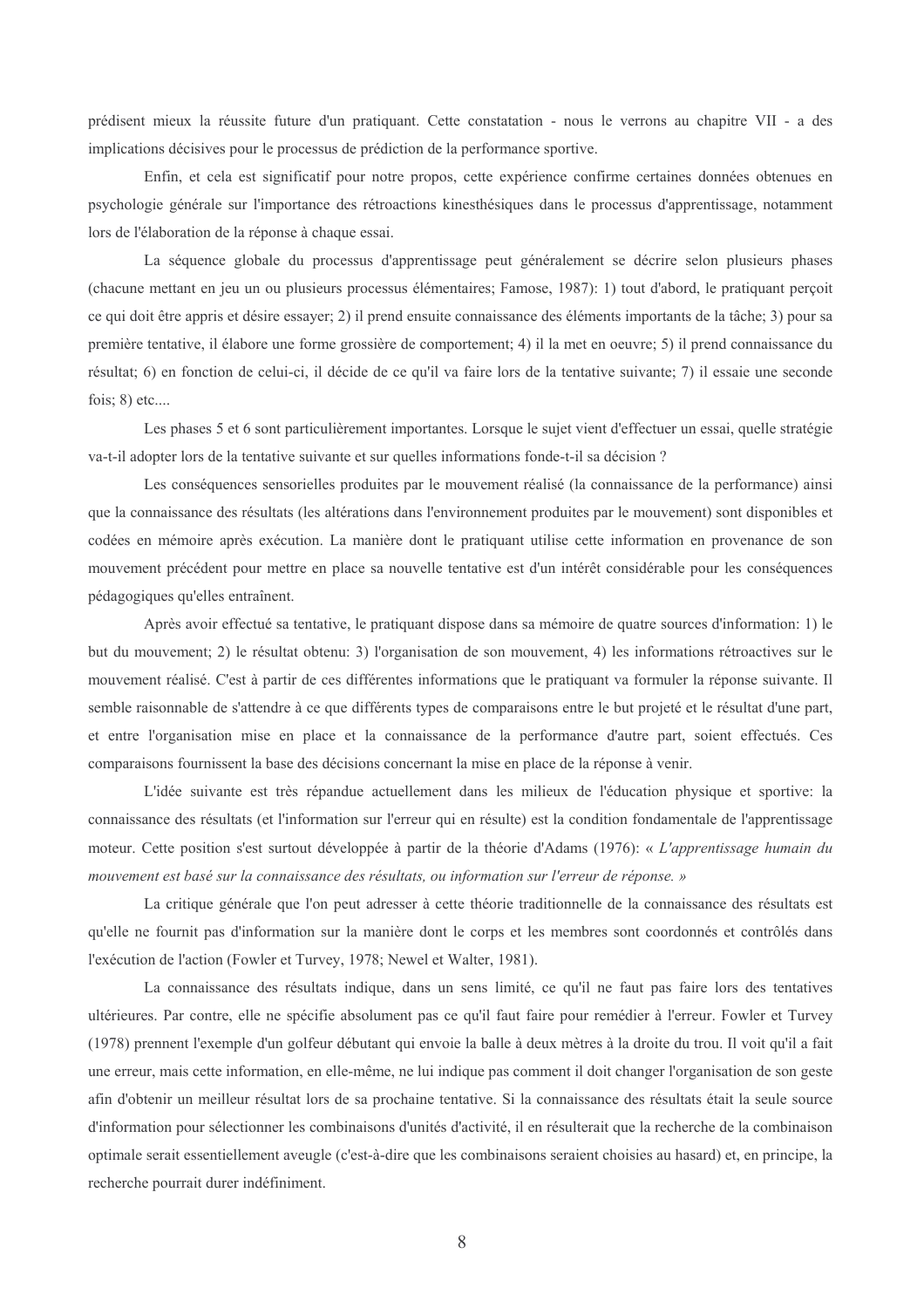C'est pourquoi, dans l'acquisition d'une habileté complexe, il semble que l'information rétroactive sur le mouvement lui-même, autrement dit l'information kinesthésique, soit plus efficace que la simple connaissance des résultats (Newel et Walter, 1981).

L'expérience de Fleishman et Rich suggère que l'importance décroissante de l'aptitude visuo-spatiale correspond à un changement dans la modalité d'apprentissage mise en oeuvre à chaque stade. Ces faits laissent supposer qu'au début de l'entraînement l'acquisition des habiletés motrices est principalement sous contrôle visuel extéroceptif. Mais un tel contrôle ne cesse de décroître à mesure que la pratique se poursuit pour laisser place à un contrôle kinesthésique intéroceptif. Elle confirme donc l'importance des informations kinesthésiques dans le processus d'apprentissage.

Une question reste cependant en suspens: quelle est la nature de l'information kinesthésique utilisée ? Les théories écologiques de l'apprentissage moteur supposent que lorsque le pratiquant tente de contrôler les degrés de liberté de son mouvement, afin de coordonner les forces produites par lui et celles fournies par l'environnement, il découvrira l'organisation optimale de celles-ci en considérant essentiellement l'information rétroactive sur la structure dynamique de son mouvement et non pas celle sur la structure cinématique. Par conséquent, les aptitudes en rapport avec la structure dynamique devraient contribuer à la performance de manière beaucoup plus importante que des aptitudes en rapport avec la structure cinématique. Cela reste, pour l'instant, du domaine des hypothèses et une investigation plus approfondie des aptitudes kinesthésiques s'avère tout à fait nécessaire.

### Importance accrue des aptitudes motrices

La troisième découverte importante est que la contribution des aptitudes « non motrices » (par exemple verbales— spatiales) pouvant jouer un rôle précoce dans l'apprentissage, diminue systématiquement avec la pratique par rapport aux aptitudes motrices. Le tableau 2 illustre bien ce changement en pourcentage de contribution. Nous avons déjà souligné, en analysant l'expérience de Fleishman et Rich, la diminution de l'importance de l'aptitude visuospatiale à mesure que l'entraînement se poursuit. On peut faire la même observation dans l'expérience de Fleishman et Hempel: toutes les aptitudes non motrices, autrement dit les aptitudes cognitives, perdent de leur importance au profit des aptitudes motrices. Le tableau 2 montre l'évolution respective de la contribution des aptitudes cognitives par rapport aux aptitudes motrices en cours d'apprentissage.

|                        | Stades initiaux | Stades terminaux |
|------------------------|-----------------|------------------|
| Aptitudes motrices     | 29,5%           | 74,5%            |
| Aptitudes non motrices | 41.6%           | $10.5\%$         |

Tableau 2. Changement dans la demande d'aptitudes en début et en fin d'apprentissage.

Cette observation, à savoir que les aptitudes perceptives et cognitives sont sollicitées en début d'apprentissage et qu'elles cèdent ultérieurement la place aux aptitudes motrices est tout à fait compatible avec la description des stades moteurs telle qu'elle a pu être faite par différents auteurs dans le cadre de la psychologie générale. En effet, Fitts (1964) Gentile (1972), Adams (1971), Paillard (1980), reconnaissent tous plusieurs phases, étapes ou stades dans le processus d'apprentissage moteur.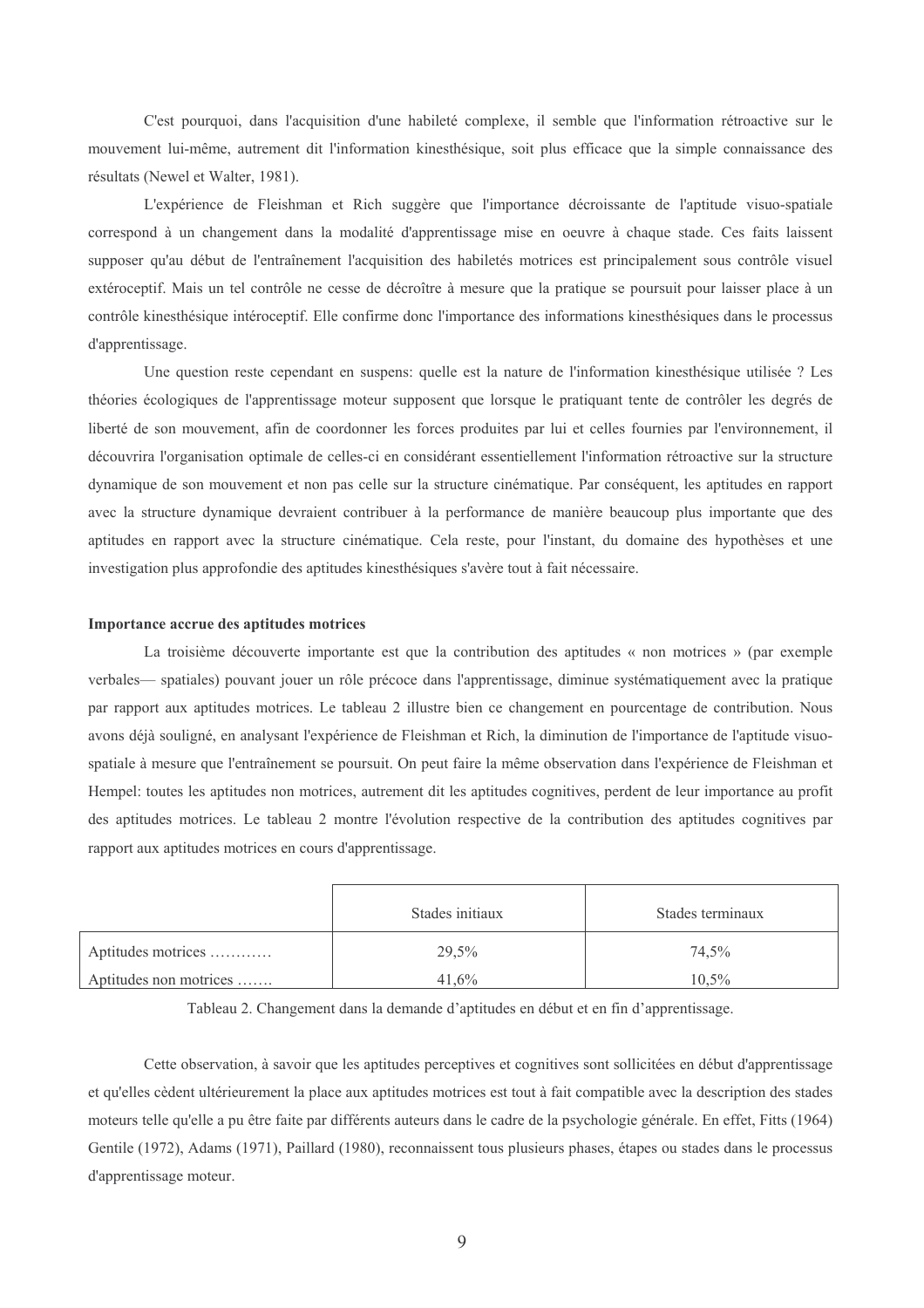- Pour Fitts, il y a trois stades: 1) un stade cognitif; 2) un stade associatif; 3) un stade d'automatisation.
- Pour Adams, il y a deux stades: 1) le stade verbal moteur; 2) le stade moteur.
- Pour Gentile, il y a deux phases: 1) une phase d'exploration; 2) une phase de fixation-différenciation.

• Pour Paillard existent deux phases: 1) une phase de mise en place de la solution du problème moteur pose: 2) une phase d'automatisation de cette solution.

Ces différents modèles des stades de l'apprentissage ont des points communs. Durant la première étape, le pratiquant met en place une configuration motrice générale qui permet de résoudre le problème moteur posé. Cette phase est généralement conçue comme étant de nature cognitive. La dernière étape de l'apprentissage est une phase d'automatisation dont le caractère est beaucoup plus moteur que précédemment. Il faut signaler ici que, dans le cadre de la conception de l'apprentissage comme processus vertical, ce cycle de stades peut se répéter plusieurs fois, c'est-àdire à chaque restructuration.

#### **TRANSFERT D'APPRENTISSAGE**

Rappelons que les tâches motrices peuvent être comprises et analysées en termes d'aptitudes indépendantes que le pratiquant doit nécessairement utiliser s'il veut les accomplir avec succès. Par exemple, pour réussir une performance de bon niveau en saut en hauteur, le pratiquant devra nécessairement faire appel à son aptitude « force explosive ». Cependant, si tout le monde possède cette aptitude, c'est à des degrés divers. Ceux qui ont un niveau de « force explosive » très développé auront plus de facilité à réaliser une bonne performance que ceux dont le niveau est plus bas. Par ailleurs si la « force explosive» semble être l'aptitude qui contribue le plus à la performance en saut en hauteur, d'autres aptitudes sont aussi nécessaires bien que jouant un rôle plus modeste. Ainsi toute tâche motrice peut être décrite et analysée en termes d'une configuration d'aptitudes contribuant à la performance et en termes d'un pourcentage de contribution pour chacune d'entre elles; on peut parvenir, par exemple, à décrire le pilotage d'une voiture de course par 30 % d'aptitude I, 22 % d'aptitude II et 15 % d'aptitude III, etc...

La relation capitale entre les aptitudes et le transfert découle de l'analyse précédente. Par exemple, des pratiquants possédant un haut niveau dans l'aptitude «coordination pluri-segmentaire» pourront acquérir, avec une grande aisance, l'habileté à piloter une voiture de course. Cependant, cette même aptitude fondamentale peut être aussi très importante pour la réalisation d'autres tâches, comme le jonglage, par exemple. Le transfert d'apprentissage se définit par l'influence d'un apprentissage antérieur sur l'acquisition d'une habileté nouvelle. Le niveau que possède le pratiquant dans chacune des aptitudes étant, pour partie, le résultat d'un apprentissage antérieur, notamment pendant l'enfance, il apparaît ici tout à fait justifié de parler de transfert. On peut donc théoriquement penser que deux tâches différentes, donc exigeant en fin de pratique des combinaisons d'aptitudes différentes, mais sollicitant néanmoins la mise en jeu de la même aptitude, sont susceptibles d'être semblablement influencées par celle-ci. Tout dépend de l'importance de la contribution de cette aptitude à la performance réalisée en fin d'apprentissage sur chacune de ces deux tâches. Si cette aptitude est fortement requise par les deux tâches en fin d'apprentissage, il y aura probablement un transfert positif important. Au contraire, si l'importance de cette aptitude commune est faible, le transfert sera peu important. Si la composition d'aptitudes pour les deux tâches comprend de plus en plus d'aptitudes communes, le transfert de l'une à l'autre en sera d'autant plus grand. Les aptitudes peuvent être ainsi transférées à la réalisation et à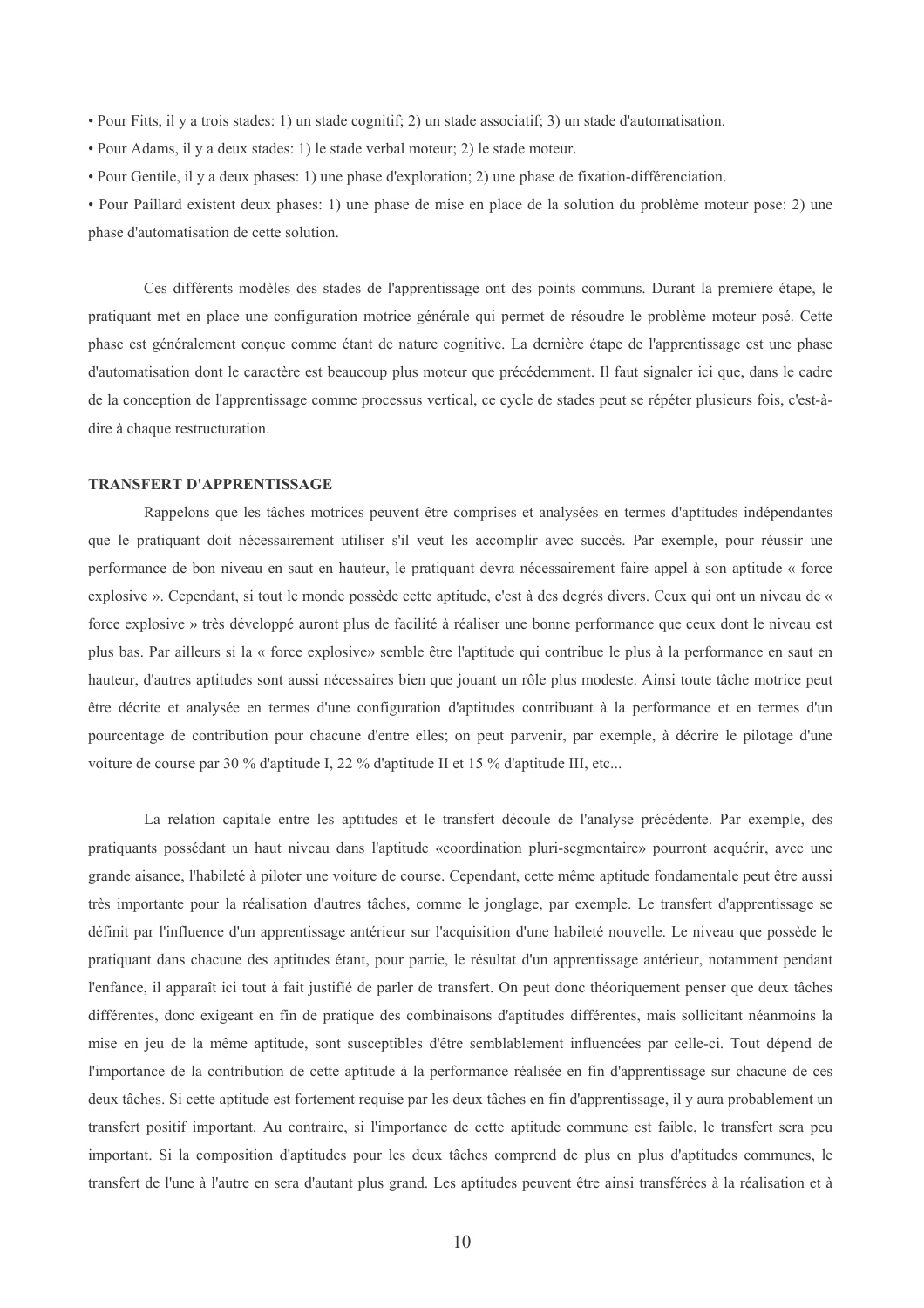l'apprentissage d'une immense variété de tâches motrices. On en revient au problème de l'athlète complet. Le pratiquant qui possède un grand nombre d'aptitudes fondamentales très développées pourra devenir efficient dans différentes activités sportives. Ici encore, on retrouve certains modèles sur le transfert développés dans le cadre de la psychologie générale. Dans le modèle du traitement par étapes de la théorie de l'information, il y a transfert si les deux tâches sollicitent une étape commune de traitement et à des niveaux équivalents.

## **CONCEPTION DES PROGRAMMES D'ENSEIGNEMENT**

Les changements dans la configuration des aptitudes au cours des répétitions ont-ils un intérêt pour les praticiens dans leur conception d'un programme d'enseignement ? Il est possible de répondre de manière positive à cette question. Une étude de Parker et Fleishman (1961) est à cet égard parfaitement illustrative. Dans une première étape, ces auteurs ont observé que, lors des exécutions initiales d'une tâche complexe de poursuite, le niveau d'aptitude à l'orientation spatiale détermine dans une large mesure les différences individuelles dans les performances; au fur et à mesure des répétitions, cette aptitude perd de l'importance au profit de la coordination pluri-segmentaire. Sur ces bases, Parker et Fleishman (1961) élaborent un programme d'entraînement, dans lequel les instructions mettent tour à tour l'accent sur l'une et l'autre aptitude. Les sujets ainsi entraînés bénéficient d'un score final de près de 40 % supérieur aux performances d'un groupe contrôle ayant disposé du même nombre d'essais, mais sans instructions spécifiques. Cependant, il apparaît que pour pouvoir concevoir un programme d'enseignement de cette sorte, il faut connaître au préalable les modifications de la composition d'aptitudes qui s'opèrent au fil des répétitions. Ce qui implique nécessairement la mise en oeuvre de recherches pour mettre en évidence cette évolution. C'est une démarche un peu lourde, mais le bénéfice à en tirer peut être considérable.

Hinrichs (1970) suggère de la rendre plus économique (en gain de temps) en se concentrant essentiellement sur les aptitudes requises pour l'efficience finale dès le début de l'entraînement et en laissant de côté une progression plus graduée. Nous pensons qu'il s'agit là d'une hypothèse d'un grand intérêt mais, à notre connaissance, il n'existe aucune recherche en cours pour venir l'étayer.

### **CONCLUSION**

Actuellement, dans le cadre de la psychologie générale, plusieurs théories sont en compétition pour rendre compte des processus fondamentaux de l'apprentissage moteur. La psychologie différentielle et notamment l'utilisation des méthodes corrélationnelles apportent un éclairage important sur la nature de ces processus sous-jacents. Les restructurations permanentes, en cours d'apprentissage, de la configuration des aptitudes requises, s'inscrivent parfaitement dans la perspective d'un processus vertical de l'apprentissage moteur. Par ailleurs, l'importance accrue, au fil des répétitions, des aptitudes kinesthésiques confirme l'importance des informations d'origine kinesthésique dans le processus d'apprentissage. Elle relativise l'importance jusqu'à présent accordée à la connaissance des résultats.

### RÉFÉRENCES

ADAMS, J.K. (1971). A closed-loop theory of motor learning. Journal of Motor Behavior, 149.

ADAMS, J.K. (1976), Issues for a closed-loop theory of motor learning. In: G.E. Stelmach (Ed.), Motor control: Issues and trends. New York: Academic Press.